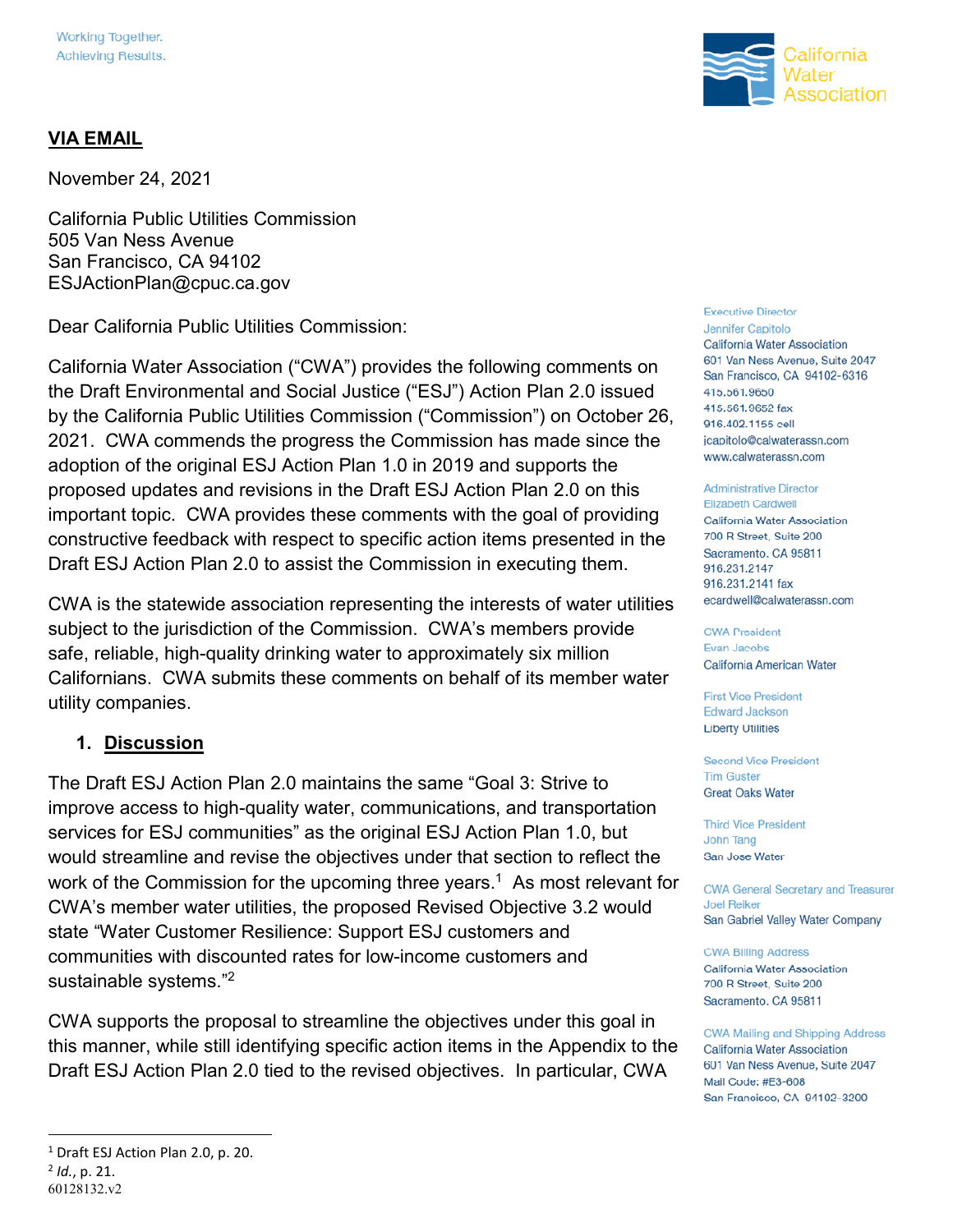

supports the use of the term "sustainable systems" in Revised Objective 3.2 in recognition that efforts to assist ESJ communities must be sustainable on the part of water utilities in order to ensure that they have a long-term impact rather than being simply a short-term fix.

# **a. Action Item 3.2.1: Maximize Customer Assistance Programs (CAPs) and Arrearage Management Plans (AMPs) for Low-Income Water Customers**

Action Item 3.2.1 focuses on the Customer Assistance Programs ("CAPs") and Arrearage Management Plans ("AMPs") that water utilities offer for low-income water customers.<sup>3</sup> CWA and its water utility company members have taken the lead in California in implementing CAPs and today each of the Class A water utilities offers a robust program to assist low-income customers. The Commission is currently looking at issues related to the Class A water utility CAPs in Phase III of Rulemaking R.17-06-024. For example, in that proceeding, water utilities collaborated with energy utilities to agree to increase the frequency of low-income customer data sharing, which is one of the most effective methods of increasing enrollment of eligible customers into water utility CAPs.

With respect to the specific item for the Commission to "Explore additional opportunities to assist lowincome water customers" listed for Action Item 3.2.1,<sup>4</sup> CWA recommends that the Commission expressly support legislative efforts to create a statewide low-income water CAP. Such a program would benefit low-income customers of Commission-regulated water utilities because of the ability to spread the funding and implementation costs across a statewide pool of taxpayers. Currently, CAPs can be difficult for Commission-regulated water utilities to implement in communities where there is a large percentage of low-income customers who are eligible for such assistance programs because of the potentially significant and unsustainable burdens on non-eligible customers in those service districts.

The approach for a statewide low-income water customer assistance program was recommended and outlined in 2020 by the State Water Resources Control Board as part of its final report mandated by Assembly Bill 401 (2015, Dodd).<sup>5</sup> CWA believes that this is the optimal solution to assisting lowincome customers in ESJ communities and continues to support the development of a stateadministered and financed program that is available to customers of both Commission-regulated water utilities and municipal water providers alike. Therefore, CWA recommends that the Commission expressly support a statewide low-income water customer assistance program approach as part of its implementation of Action Item 3.2.1 of the ESJ Action Plan 2.0.

## **b. Action Item 3.2.2: Understanding and Acting on Affordability of Water Rates**

Action Item 3.2.2 focuses on the affordability of water rates. Some efforts are already underway in Rulemaking R.18-07-006 with respect to implementation of the affordability metrics adopted in D.20- 07-032. However, this action item also mentions utilizing information from the State Water Resources

<u>.</u>

<sup>3</sup> *Id.*, p. 34.

<sup>4</sup> *Id.*

<sup>5</sup> SWRCB, *Recommendations for Implementation of a Statewide Low-Income Water Rate Assistance Program* (February 2020), available at [https://www.waterboards.ca.gov/water\\_issues/programs/conservation\\_portal/assistance/docs/ab401\\_report.pdf.](https://www.waterboards.ca.gov/water_issues/programs/conservation_portal/assistance/docs/ab401_report.pdf)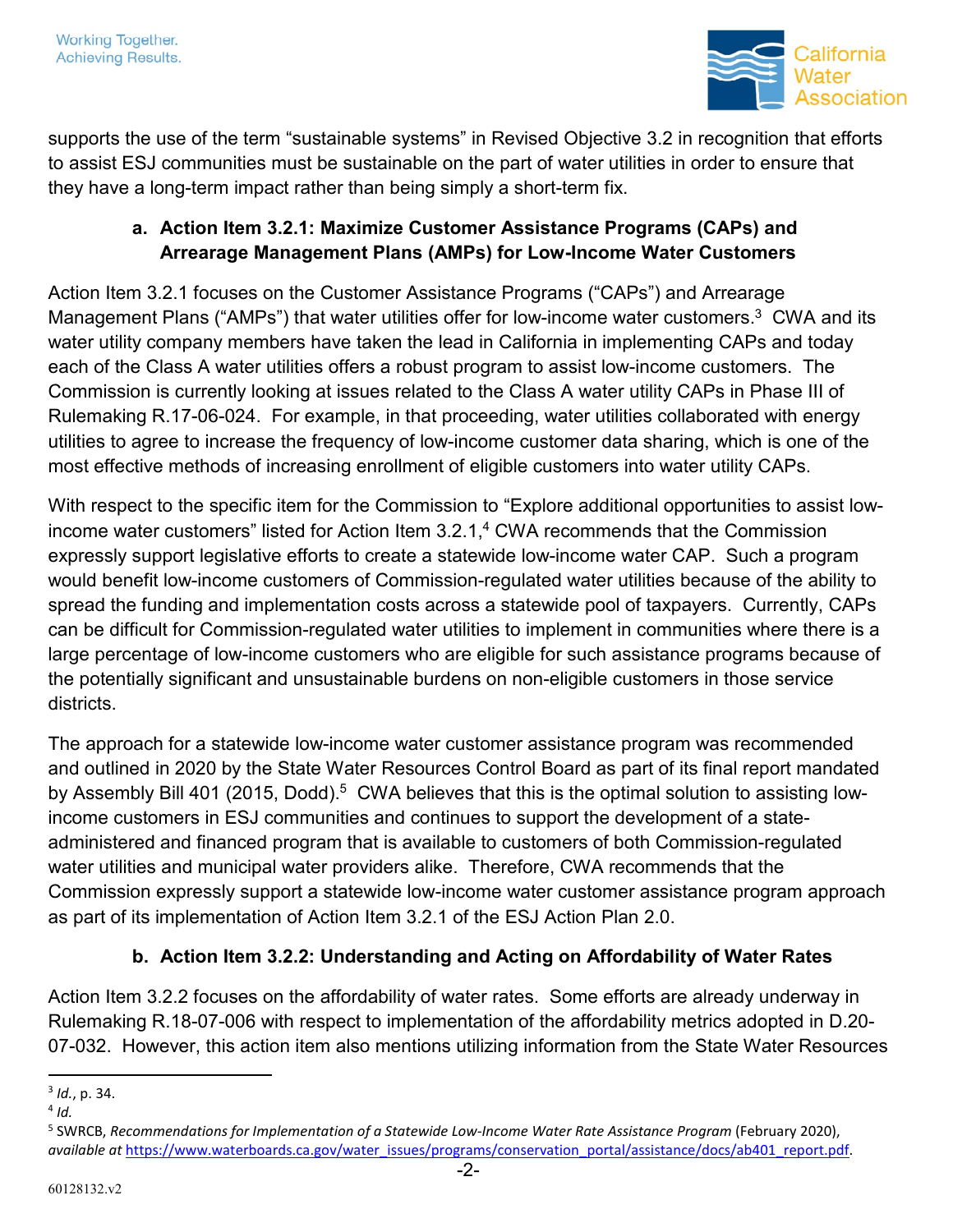

Control Board ("SWRCB") Drinking Water Needs Assessment program.<sup>6</sup> CWA urges the Commission to remove references to the Drinking Water Needs Assessment out of the ESJ Action Plan 2.0 as it is inappropriate to utilize the information contained therein for purposes it was never intended to serve and without a full understanding of its circumstances.

The Drinking Water Needs Assessment is a new program under the SWRCB's Safe and Affordable Funding for Equity and Resilience (SAFER) Program.<sup>7</sup> As explained in the recently issued 2021 Drinking Water Needs Assessment, "The results of the 2021 Needs Assessment will be utilized by the State Water Board and the SAFER Advisory Group to inform the prioritization of available state funding and technical assistance within the Safe and Affordable Drinking Water Fund (SADWF) Fund Expenditure Plan (FEP)."<sup>8</sup> The 2021 Drinking Water Needs Assessment is just the first iteration issued by the SWRCB, which plans to refine and adjust it moving forward in response to feedback and problems identified by different parties, including CWA.

Moreover, the Drinking Water Needs Assessment calculates data in a particular manner tailored for its narrow purposes (including weighting particular data differently than others), which may not be appropriate for the particular function contemplated in the Draft ESJ Action Plan 2.0. The SWRCB has specifically cautioned against using it for unintended purposes such as this. Moreover, the Commission already has adequate information of its own regarding affordability to work with being generated in the multi-industry affordability rulemaking proceeding 18-07-006. Therefore, CWA urges the Commission to delete the references to the Drinking Water Needs Assessment in the Draft ESJ Action Plan 2.0.

Additionally, the Draft ESJ Action Plan 2.0 proposes to "Consider whether the CPUC should open an OIR on the subject of new standards for consolidation of water utility systems."<sup>9</sup> In many instances, efforts to consolidate small water systems serving ESJ communities are the culmination of years of work by those systems, the SWRCB, and local agencies such as Local Agency Formation Commissions (LAFCOs). Thus, the applications to the Commission ultimately filed by water utilities seeking authorization for such water system consolidations often are the product of such lengthy collaborative efforts and represent what the applicants believe is the best available solution for customers. However, the Commission's process for approving such proposed transaction has often been lengthy and uncertain. CWA believes the Commission can and should do its part to support the overall State effort to assist disadvantaged ESJ communities through water system consolidations. One potential strategy may be for the Commission to refine and streamline the existing administrative processes for smaller water system consolidation proposals that have already had significant SWRCB consultation in order to enable Water Division staff to process such transactions in a

 $\overline{a}$ 

<sup>6</sup> Draft ESJ Action Plan 2.0, p. 34.

<sup>&</sup>lt;sup>7</sup> The Drinking Water Needs Assessment primarily evaluates water systems in California based on 19 risk factors across four categories: water quality, accessibility to water adequate for human consumption, affordability, and technical, managerial, and financial (TMF) capacity,

<sup>8</sup> *See* page 16 here (footnote omitted):

https://www.waterboards.ca.gov/drinking\_water/certlic/drinkingwater/documents/needs/2021\_needs\_assessment.pdf 9 Draft ESJ Action Plan 2.0, p. 34.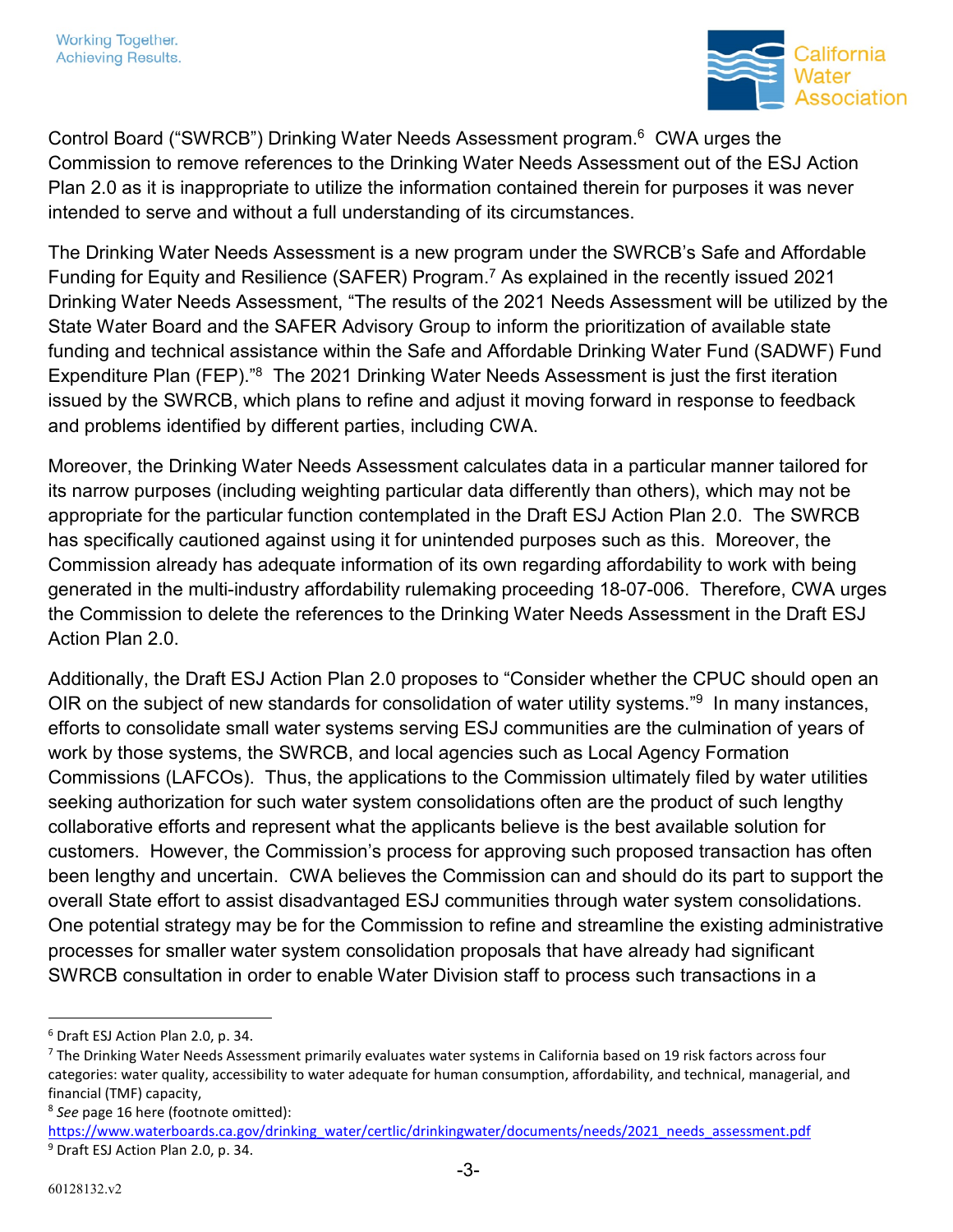

predictable, certain, and timely manner. Therefore, whether through an OIR or another mechanism, CWA would support efforts to streamline the Commission's review of water system consolidations.

## **c. Action Item 3.2.3: Water Resilience and Reliability in the Face of Drought**

Action Item 3.2.3 focuses on the Commission's efforts to work with water utilities to plan for continued conditions of drought, with emphasis on addressing ESJ community needs. This is an issue of utmost importance for CWA and its member water utilities, who have recently met directly with many of the Commissioner's offices to brief the Commission on the latest developments on the current drought and the responses that water utilities are taking to assist customers while meeting the State's water conservation goals. In addition to demand side management programs and devices, it is also critical for the Commission to authorize much needed capital improvement projects by water utilities in a timely fashion. This will ensure utilities are able to continue to provide safe and reliable water to customers in the face of short-term droughts and long-term climate change. Therefore, CWA supports the inclusion of this Action Item 3.2.3 in the Draft ESJ Action Plan 2.0.

# **d. Action Item 3.2.4: Incorporating ESJ Considerations into Consolidations of Small Water Companies**

Action Item 3.2.4 focuses on ESJ considerations in the Commission's consideration of water system consolidations, particularly of small water companies. As CWA has observed, the Commission has already been proactive in seeking input from applicants and other parties in water system consolidation proceedings regarding the relevant impacts and benefits of any proposed transaction on ESJ communities. As explained above, water system consolidations brought before the Commission can be a transformative tool to assist troubled water systems and help ESJ communities. CWA's water utility members have often stepped up to the plate to assist such systems when local agencies have been unable to help. When implementing Action Item 3.2.4, it is important for the Commission to ensure that the proposed actions make for a more robust evaluation of such water system consolidations without unduly delaying the processing of such critical consolidations, particularly where ESJ communities would benefit.

## 2. **Conclusion**

Like the Commission's Draft ESJ Action Plan 2.0, CWA and its member water utility companies have been working to achieve its own ambitious diversity, equity, and inclusion goals. CWA recognizes that diversity, equity, and inclusion impact all aspects of work among members of the association, the water utility industry, and the communities where we live, work, and serve. We are committed to doing more to address and move beyond any unconscious biases and barriers to progress in this area that may remain in the water utility industry. CWA, through its actions and those of its members, intends to reimagine policies and practices that will aid our members and the industry in their efforts to be leaders in providing services and doing business in a manner that is recognizes and celebrates our cultural diversity, creates more opportunity, and is welcoming of all. To that end, CWA appreciates this opportunity to comment on the Draft ESJ Action Plan 2.0 and looks forward to